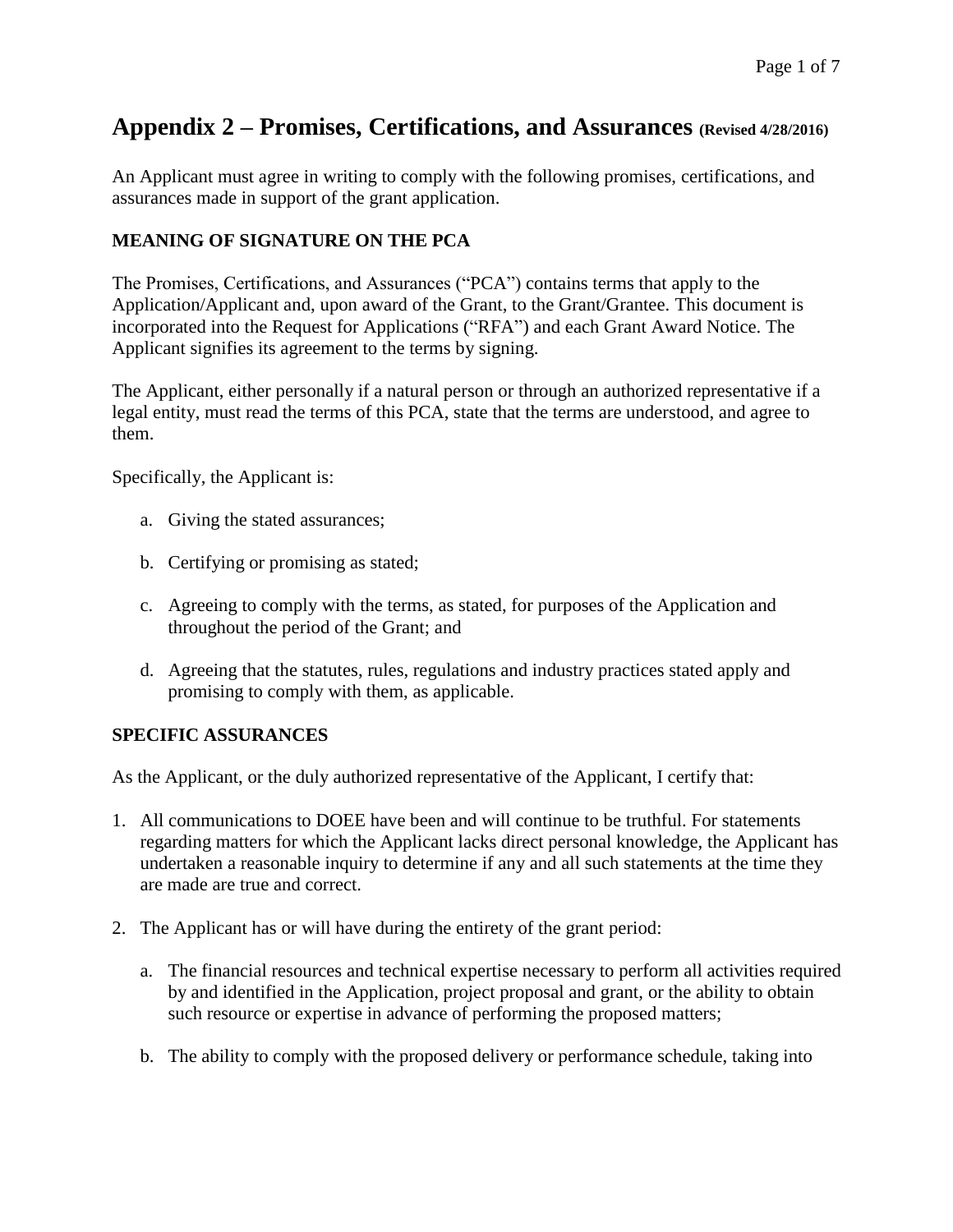consideration all other existing and reasonably expected organizational commitments;

- c. A satisfactory record performing activities similar to those proposed or, if the grant award is intended to encourage the development and support of organizations without significant previous experience, the skills and resources necessary to perform as proposed; and
- d. A record of integrity and business ethics.
- 3. If it applied for the grant as a nonprofit organization, the Applicant will maintain its tax status as a nonprofit organization during the grant period.
- 4. The Applicant, at the time of filing of the Application, is current on all obligations outstanding to the District, including any and all District departments or agencies, and will stay current on such obligations during the period of the grant. If requested by DOEE, the Applicant will provide an updated Certificate of Good Standing from the District Department of Consumer and Regulatory Affairs.
- 5. The Applicant, to include any member of its governing board, as well as any of the Applicant's vendors, contractors and subcontractors, is not:
	- a. Proposed for debarment or is presently debarred, suspended, or declared ineligible, as required by Executive Order 12549, "Debarment and Suspension," and implemented by 2 CFR 180, for prospective participants in primary covered transactions; and
	- b. Proposed for debarment or presently debarred as a result of any actions by the District of Columbia Contract Appeals Board, the Office of Contracting and Procurement, or any other District contract regulating agency.
- 6. Within the three years immediately preceding the date of the application, neither the Applicant nor any of its officers, partners, principals, members, associates, or key employees, has:
	- a. With respect to criminal matters:
		- (1) Been indicted or had charges brought against them (if still pending); and/or
		- (2) Been convicted of:
			- (a) A crime or offense arising directly or indirectly from the conduct of the applicant's organization, or
			- (b) A crime or offense involving financial misconduct or fraud; or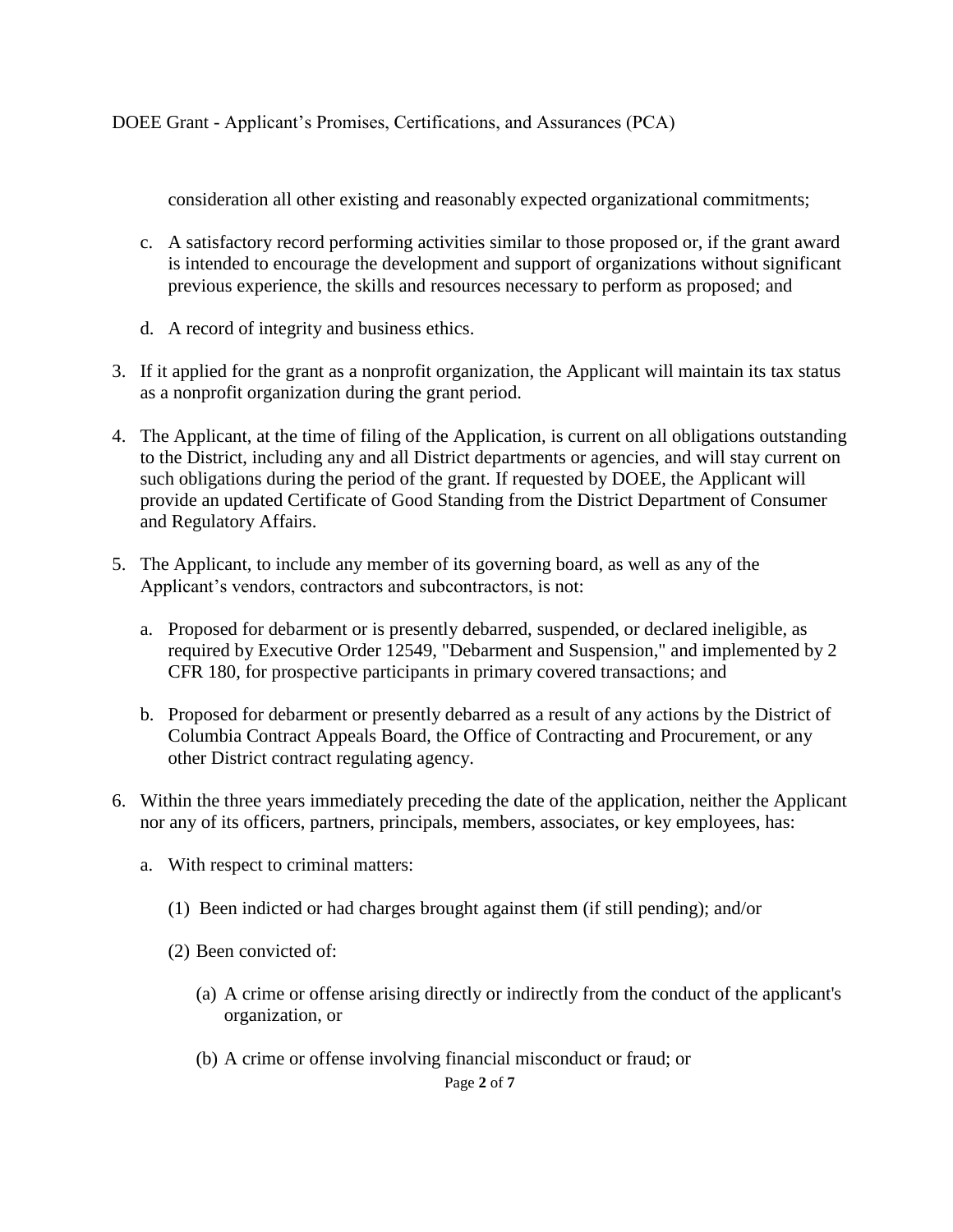b. With respect to services by the organization, been subject to legal proceedings.

(Note: For the purpose of this paragraph, "member" means a decision-maker of an organization, not a natural person or entity who pays dues, and "associate" means a direct supplier of a business service pursuant to the grant.)

- 7. The Applicant will, upon award of the grant and with respect to payments made under the grant:
	- a. Be solely responsible for taxes owed, if any, to a taxing authority, whether federal, state or local;
	- b. Defend, indemnify and hold harmless the District with respect to liability to a taxing authority, whether federal, state or local; and
	- c. Ensure that each of its subcontractors and sub-grantees agrees to and/or understands that they are also subject to the tax-related requirements of this paragraph, including agreeing to defend, indemnify and hold harmless the District with respect to liability to any taxing authority, whether federal, state or local, arising from payments under the grant.
- 8. The Applicant will establish safeguards to prohibit employees from using their positions for a purpose that constitutes or presents the appearance of a personal or organizational conflict of interest, or personal gain during the period of the grant.
- 9. The Applicant will give DOEE, and if appropriate, its authorized representative, access to and the right to examine all records, books, papers, or documents related to the grant award; and will establish a proper accounting system in accordance with generally accepted accounting standards or DOEE directives.
- 10. The Applicant will secure, in advance of any work to be performed by the Applicant as Grantee, its contractors, its sub-contractors, any sub-Grantees, or its vendors, permission in writing from relevant property owners for DOEE to access project sites at reasonable times to inspect any work performed under the grant.
- 11. As a condition of acceptance of the grant, the Applicant agrees that:
	- a. It will cooperate to enable a smooth transition to another grantee if:
		- (1) DOEE determines that the grant period will end without the grant activities having been completed;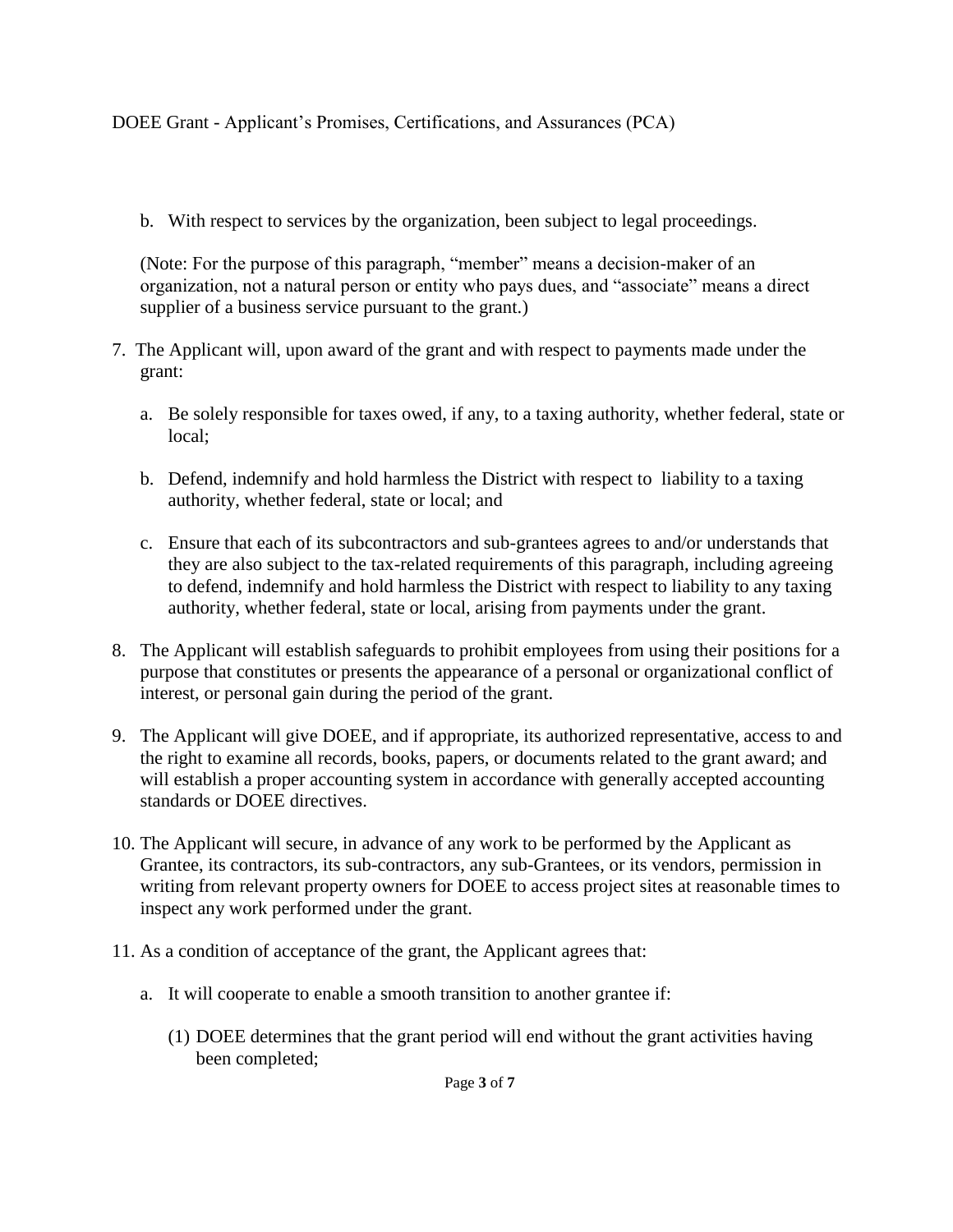- (2) DOEE notifies the Applicant; and
- (3) DOEE identifies as successor another grantee or DOEE staff to finish the activities.
- b. The Applicant's cooperation will include:
	- (1) Identification, and offer to transfer ownership, of Big Purchase Equipment as defined in Appendix 1, Terms and Conditions; and
	- (2) Preparation of a transition planfor DOEE review, by a DOEE-specified date, prior to the grant period end date.
- 12. The Applicant will comply with all applicable District and federal statutes and regulations, as amended, including:
	- a. The Americans with Disabilities Act of 1990, Pub. L. 101-336, July 26, 1990; 104 Stat. 327 (42 U.S.C. § 12101 *et seq*.);
	- b. Rehabilitation Act of 1973, Pub. L. 93-112, Sept. 26, 1973; 87 Stat. 355 (29 U.S.C. § 701 *et seq.*);
	- c. The Hatch Act, ch. 314, 24 Stat. 440 (7 U.S.C. § 361a *et seq*.);
	- d. The Fair Labor Standards Act, ch. 676, 52 Stat. 1060 (29 U.S.C. § 201 *et seq*.);
	- e. The Occupational Safety and Health Act of 1970, Pub. L. 91-596, Dec. 29, 1970; 84 Stat. 1590 (26 U.S.C. § 651 *et seq*.);
	- f. The Hobbs Act (Anti-Corruption), ch. 537, 60 Stat. 420 (*see* 18 U.S.C. § 1951);
	- g. Equal Pay Act of 1963, Pub. L. 88-38, June 10, 1963; 77 Stat. 56 (29 U.S.C. § 201);
	- h. Age Discrimination Act of 1975, Pub. L. 94-135, Nov. 28, 1975; 89 Stat. 728 (42 U.S.C. § 6101 *et seq*.);
	- i. Age Discrimination in Employment Act, Pub. L. 90-202, Dec. 15, 1967; 81 Stat. 602 (29 U.S.C. § 621 *et seq*.);
	- j. Military Selective Service Act of 1973;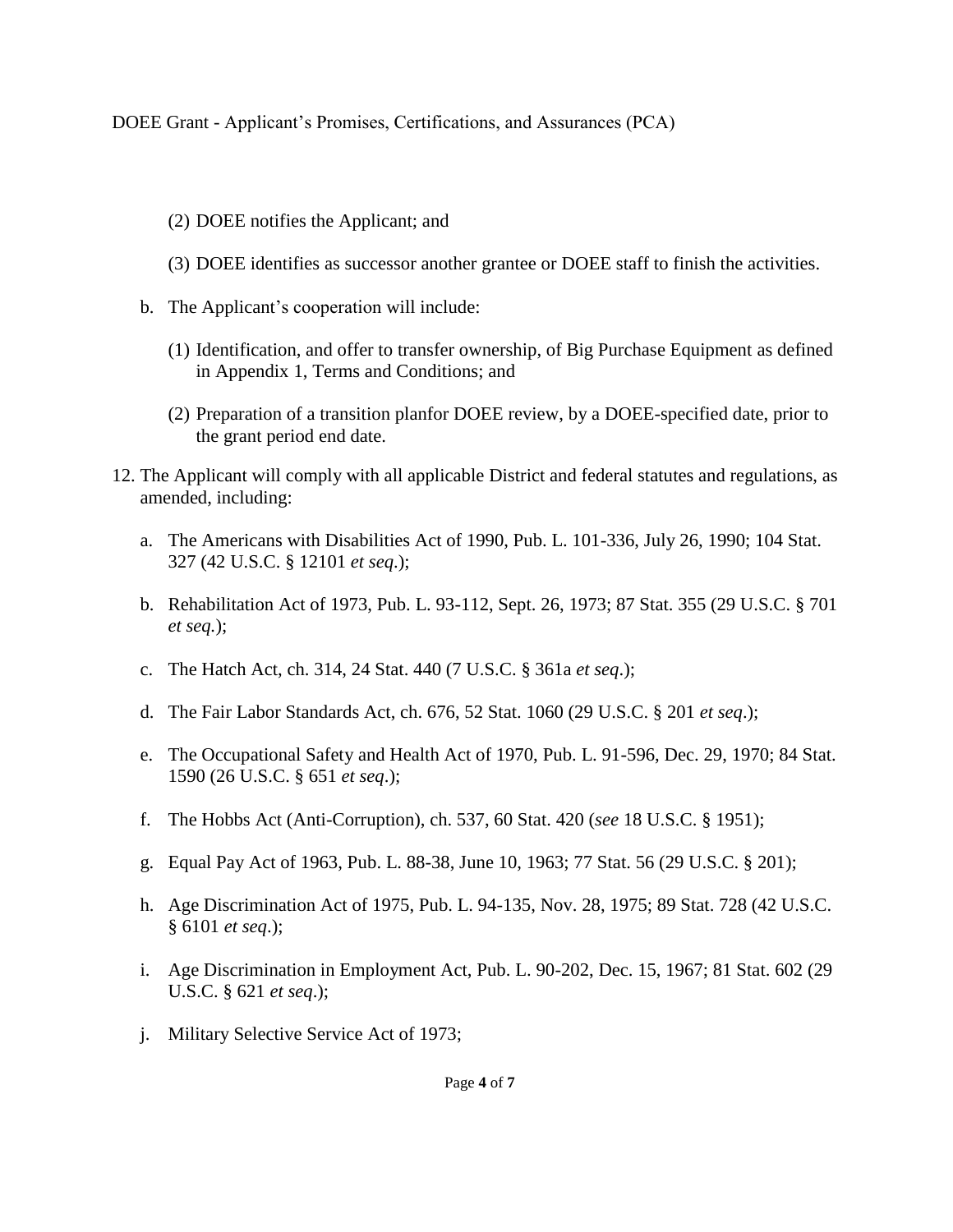- k. Title IX of the Education Amendments of 1972, Pub. L. 92-318, June 23, 1972; 86 Stat. 235 (20 U.S.C. § 1001);
- l. Immigration Reform and Control Act of 1986, Pub. L. 99-603, Nov 6, 1986; 100 Stat. 3359, (8 U.S.C. § 1101);
- m. Executive Order 12459 (Debarment, Suspension and Exclusion);
- n. Medical Leave Act of 1993, Pub. L. 103-3, Feb. 5, 1993, 107 Stat. 6 (5 U.S.C. § 6381 *et seq*.);
- o. Drug Free Workplace Act of 1988, Pub. L. 100-690, 102 Stat. 4304 (41 U.S.C. § 701 *et seq.*). Specifically, the Grantee shall no later than 30 calendar days after the date of the Grant Award notice (unless a longer period is agreed to in writing):
	- (1) Publish a statement notifying employees that the unlawful manufacture, distribution, dispensing, possession or use of a controlled substance is prohibited in the Grantee's workplace and specifying the actions that will be taken against employees for violations of such prohibition;
	- (2) Establish a drug-free awareness program to inform employees about:
		- (a) The dangers of drug abuse in the workplace;
		- (b) The Grantee's policy of maintaining a drug-free workplace;
		- (c) Any available drug counseling, rehabilitation, and employee assistance programs; and
		- (d) The penalties that may be imposed upon employees for drug abuse violations occurring in the workplace; and
	- (3) Provide all employees engaged in performance of the grant with a copy of the statement required by the law;
- p. Assurance of Nondiscrimination and Equal Opportunity, found in 29 CFR § 34.20;
- q. District of Columbia Human Rights Act of 1977 (D.C. Official Code § 2-1401.01 *et seq.*);
- r. Title VI of the Civil Rights Act of 1964;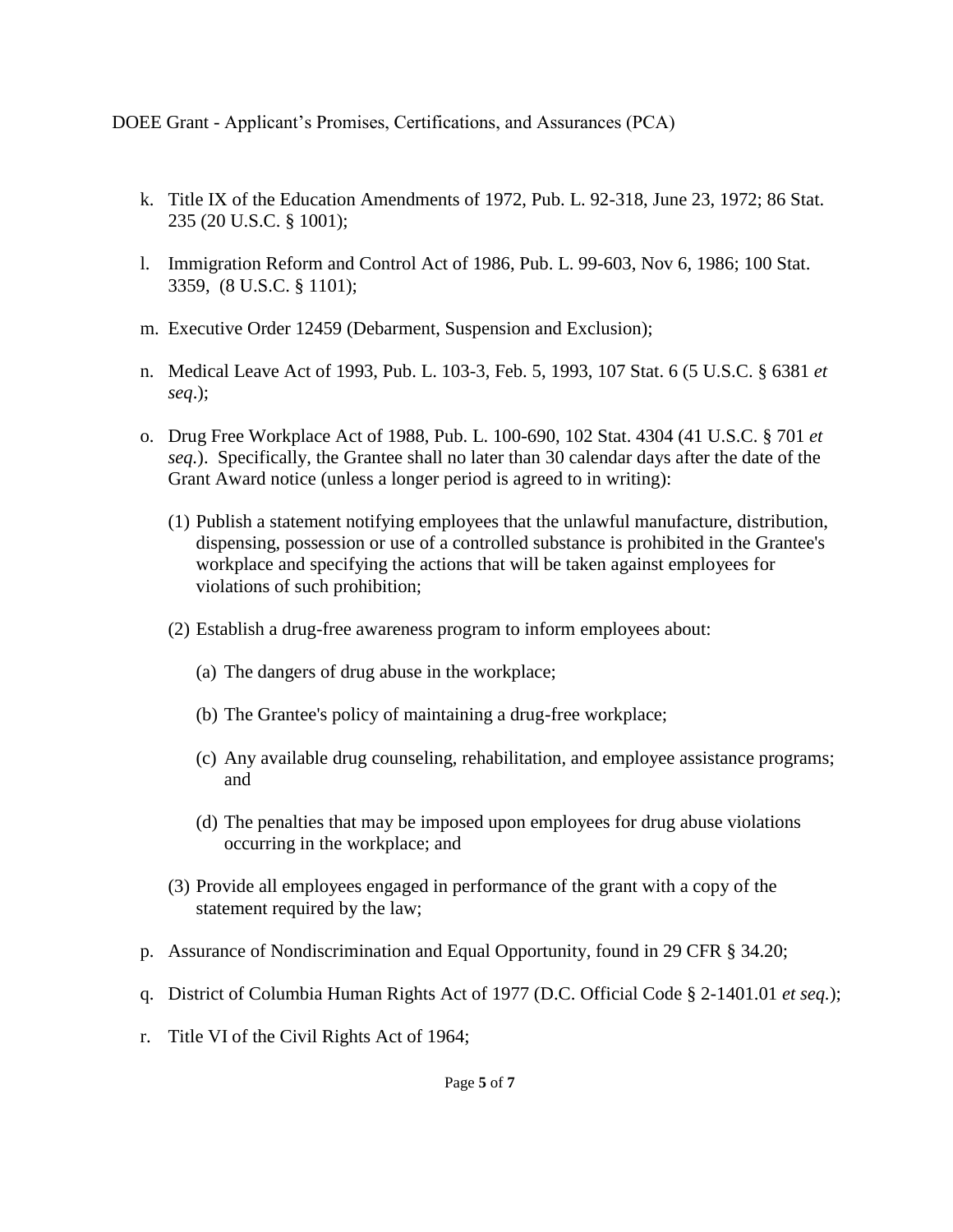- s. District of Columbia Language Access Act of 2004, DC Law 15 414 (D.C. Official Code § 2-1931 *et seq*.);
- t. Lobbying Disclosure Act of 1995, Pub. L. 104-65, Dec 19, 1995; 109 Stat. 693, (31 U.S.C. § 1352); and
- u. Child and Youth, Safety and Health Omnibus Amendment Act of 2004, effective April 13, 2005 (D.C. Law §15-353; D.C. Official Code § 4-1501.01 *et seq.*) (CYSHA). In accordance with the CYSHA any person who may, pursuant to the grant, potentially work directly with any child (meaning a person younger than age thirteen (13)), or any youth (meaning a person between the ages of thirteen (13) and seventeen (17) years, inclusive) shall complete a background check that meets the requirements of the District's Department of Human Resources
- 13. The Applicant will comply with all applicable District and federal environmental standards that may be prescribed, as amended.
- 14. The Applicant will comply with the General Terms and Conditions as outlined in Appendix 1 to the RFA.